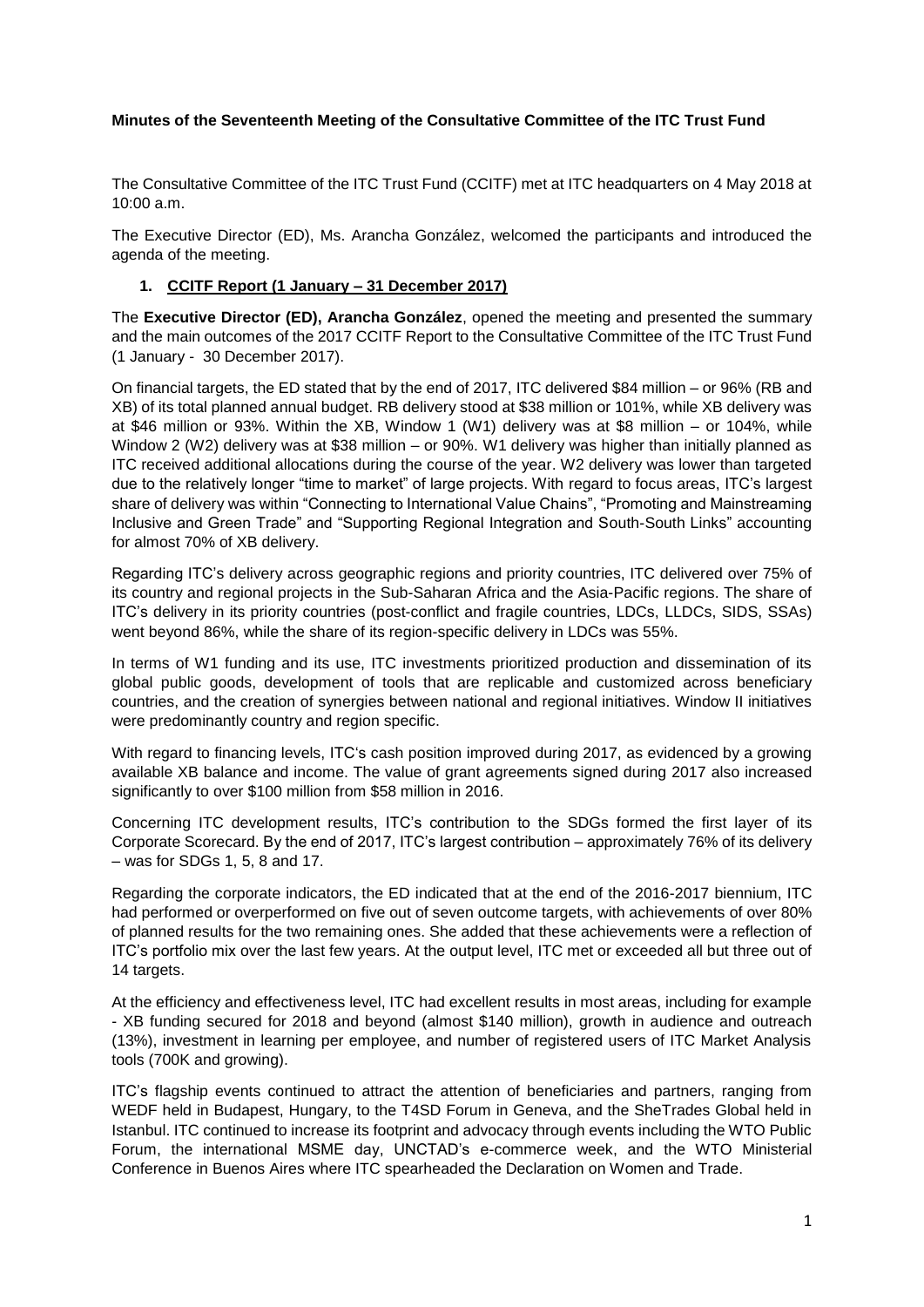With regard to the Operational Plan 2017 milestones, ITC implemented 17 of 22 technical assistance milestones, four are still in progress and one is on hold. In addition, six out of 11 impact, efficiency and effectiveness milestones have been implemented with the remaining five in progress.

#### **Comments from Members and Discussion**

The **delegate from Canada,** in her capacity as donor coordinator, delivered a joint statement on behalf of the ITC's donors group. She thanked ITC for the constantly evolving CCITF report. She welcomed ITC's achievements in most areas of its work and encouraged further progress. She notably expressed satisfaction with improvements on results based management (RBM), upgraded reporting through the new projects portal and the work done on systems for measuring cost effectiveness. Funders equally appreciated ITC's efforts to link its activities and delivery to the SDGs. She indicated that it would be valuable if ITC could share the lessons learnt and challenges encountered from this exercise.

The donor coordinator had four sets of questions/comments. First, on the OIOS review, she indicated that the Recommendation 4 – on establishing a threshold for budget variances and for those that go beyond that threshold justification and approvals from SMC is needed - was scored as partly implemented and inquired about what needed to be done to elevate it to "fully implemented" status. In addition, she inquired about the difference between total budget and the level of budget spent at the end of 2017.

Second, the delegate acknowledged the importance of un-earmarked Window 1 funding and that its shrinking ratio vis-à-vis Window 2 remained an element of uncertainty for ITC. She inquired about the steps the organization is taking and if there was a minimum threshold of W1 to W2 ratio below which ITC's capacity for research and innovation would be impeded. ITC's funders equally inquired about the definition of a minimum reserve level for the coming year, as recommended by the OIOS review.

The donor coordinator voiced the appreciation of funders on the ongoing work done by ITC to track the leveraging effect of Window 1, not only in terms of extra Window 2 funding, but also in terms of extra or enhanced activities by other actors, through their own funds. She questioned if ITC equally captured the catalytic effect of Window 2 funding as well.

Third, while acknowledging that ITC had a clear description of its priority countries, the delegate inquired about ITC's methodology in establishing specific targets for priority countries. She further inquired about ITC's perspective in terms of scaling up to ensure sustainable change, as well as increasing field presence of ITC, its nature and ITC' collaboration with local partners.

Fourth, funders appreciated the progress made on the development of ITC's risk management framework. However, they equally wished to understand how ITC categorized elements under one or the other risk categories.

With regard to the UN budget cycle and the re-costing exercise that is conducted in New York, funders asked for clearer expression of their potential engagement to influence decision making process in New York.

Funders expressed the need for more time to review documents in advance of the CCITF meetings, particularly in order to connect with their capitals for further feedback that would allow for substantive exchanges.

The **delegate from Brazil**, in his capacity as representative of GRULAC, expressed his appreciation for the work ITC conducts as the only international agency fully dedicated to the development of MSMEs. He noted the importance of ITC's market intelligence tools for policymakers, companies and entrepreneurs in the region and the need to continue to improve such tools.

The delegate was pleased with ITC's efforts to increase the level of Window 1 funding as well as its investment in global and cross-regional projects. The delegate was pleased to see a marginal increase of funds for the GRULAC region in 2017 as W1 allocation for the region increased by 6% and W2 funding by 7%.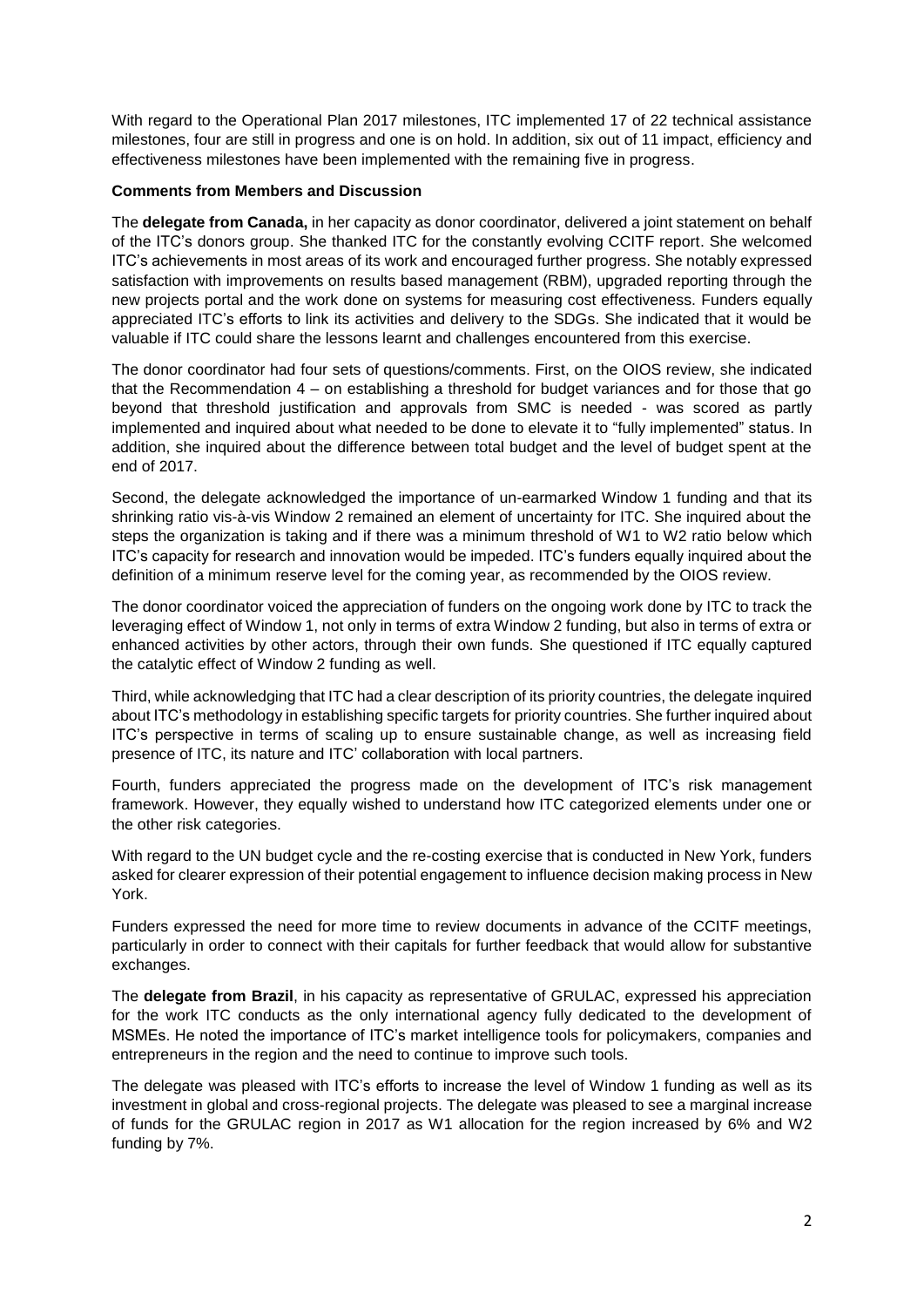The delegate expressed that countries in the region were well disposed to work with ITC more deeply and to enhance partnership opportunities. In this regard, the GRULAC representative asked about the areas of work ITC was engaged in the countries of the region.

The **delegate from Switzerland** inquired about the key findings of the staff survey conducted by ITC. Second, he inquired about ITC's capacity to tap into country specific pooled funds.

The **delegate from Guatemala** thanked ITC for providing region specific analysis on its delivery and offered support in New York with regard to RB deliberations for the current biennium.

The **delegate from India** applauded ITC's leadership and close attention to gender equity. He praised ITC's thought leadership in trade and development matters, particularly through its flagship publication, *SME Competitiveness Outlook*. The delegate noted that ITC could benefit from an upgraded on-line presentation or publication that covered its work and *raison d'être* to enhance its visibility and recognition. On the SME Trade Academy, the delegate voiced his satisfaction with the use of digital technology that allowed for a wider reach of users. He asked for further information about the composition of the beneficiaries of ITC's global public goods and of the SME Trade Academy. On funding, the delegate inquired about measures taken to increase W1 funding.

**The delegate from Sweden** noted that Sweden accounted for 43% of ITC's W1 income in 2017, and inquired about the measures taken by ITC to increase W1 funding volume.

The **delegate from Germany** asked for a better representation of Window I contributors in Annex I of the CCITF report that contains a list of ITC projects per focus area and region.

The **delegate from the United Kingdom** expressed his satisfaction that ITC's overall funding was maintained during 2017 and inquired about how ITC was investing Window I financing to leverage further Window II resources. Lessons learnt on this front could be helpful within the Geneva community. He indicated that a briefing on ITC's work on the developments of its costing model would be appreciated. He offered the delegates' support for the RB deliberations and re-costing that it may be subject to for the current 2018-19 biennium.

The **delegate from Norway** congratulated ITC for the 2017 CCITF Report. He reiterated that Norway is among ITC's W1 funders and appreciated that the report contained a section detailing W1 contributions to ITC's corporate results. He requested ITC to incorporate more outcome descriptions. He highlighted that Norway was particularly interested to hear more about outcome results for programmes that fell within the "Promoting and Mainstreaming Inclusive and Green Trade" focus area.

The **delegate from the Netherlands** congratulated ITC on the good quality of the report and the added value of ITC's work on the ground. She inquired about ITC's collaboration model with local partners. Second, the delegate informed that the Government of Netherlands had included misconduct and sexual harassment as part of its regular biannual assessments of its partner organisations. In this regard, she asked ED about measures taken in cases of reported misconduct or sexual harassment.

The **Executive Director, Arancha González** thanked the delegates for their feedback, took note of the positive receipt of the CCITF report and confirmed that their recommendations for improvements will be taken into consideration in future reports. She then responded to the inquiries made.

Addressing the W1 funding questions, she stated that 2016-17 represented an anomaly within a steady longer-term trend and was due to developments not related to ITC's performance. She noted that during this period, significant efforts were made to enhance W1 financing. She added that if all discussions with W1 funders would materialize, expected W1 funding would rise to \$16 million in 2018 – a significant increase compared to \$9 million W1 income in 2017..

With regard to the OIOS review and recommendation on establishing a minimum reserve of unearmarked funds, the reserve level will be calculated on the basis of four months of W1 related staff salaries and 10% of non-staff costs. On the catalytic impact of W1 funds, \$1 of the business development fund has generated \$21 in W2 financing. More substantive information on the leveraging factor of W1 and ITC's investments in its priority regions and countries will be shared in the 2017 Annual Report that will be discussed at the upcoming Joint Advisory Group (JAG) meeting on 10 July 2018.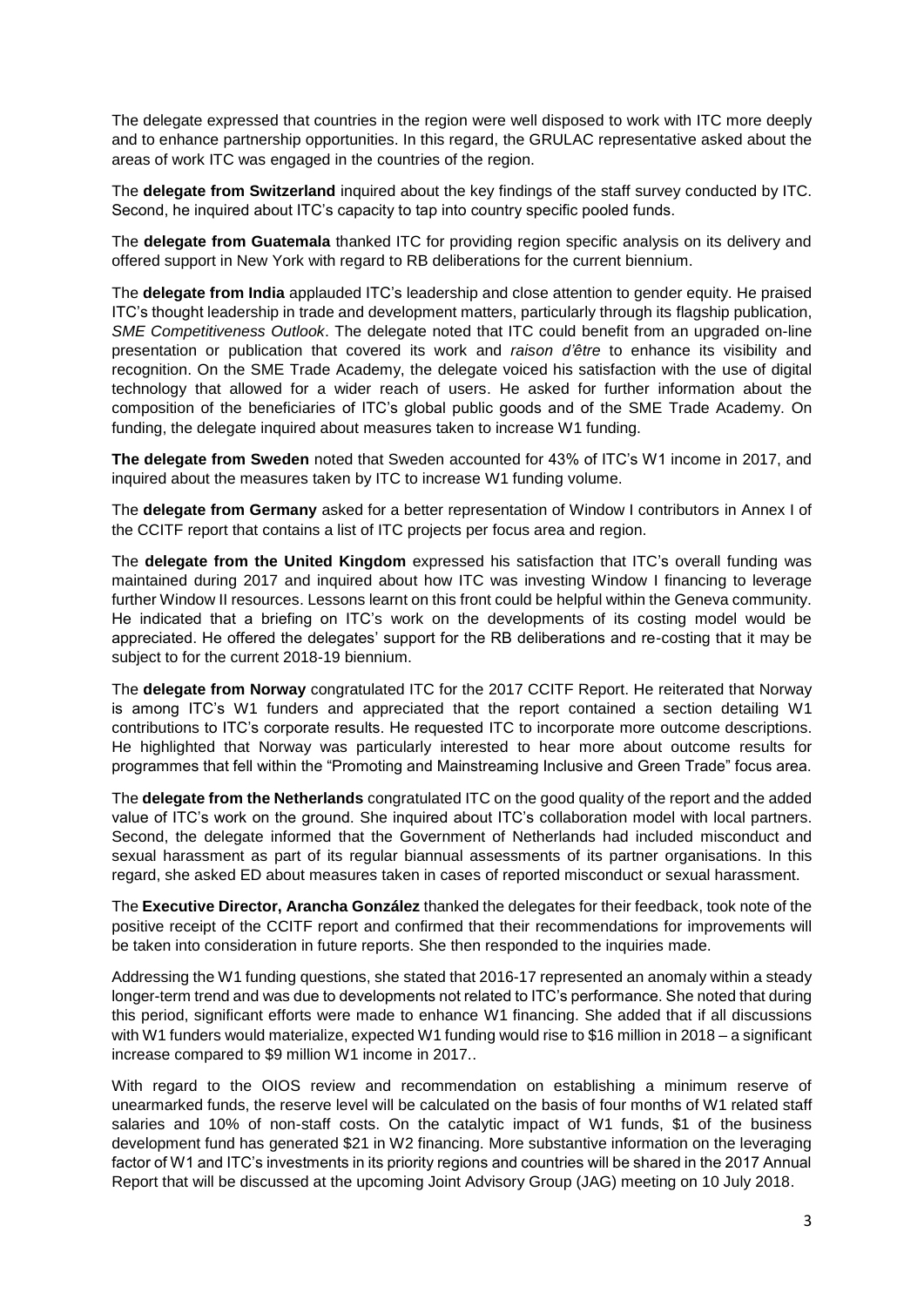ITC's integrated interventions took place at both regional and national levels, with interlinkages as part of project implementation. Equally, ITC has been scaling up its presence on the ground. As ITC's project size was increasing, implementation and management of large projects was undertaken with the support of project offices in beneficiary countries. In addition, ITC's business model involved working with local partners, leveraging technology and innovation in beneficiary institutions. ITC had no intention of opening permanent country offices.

On ITC's risk management framework, ED stressed that risks were not selected by ITC but that they were inherent to trade related technical assistance delivery. ITC classified them according to their likelihood of occurrence and identified the type of mitigation actions required to deal with them. In areas where ITC had zero tolerance, efforts were made to fully avoid the risk events from occuring.

Regarding the GRULAC region, ED noted that ITC implemented country specific and global initiatives. ITC's investments in global public knowledge and tools helped all SMEs and countries. ED committed to provide a breakdown on the users of ITC's tools by region, country and category of user.

On ITC's staff engagement survey, ED indicated that results for 2017 were similar to the previous year. She noted that staff moral had not diminished nor improved, in a context where the 2016-17 biennium had been a financially difficult period, and the UN had announced salary cuts for its employees. On revamping ITC's webpage, ED indicated that it was planned under the new communication strategy, which would be addressed during this meeting.

ITC's engagement in services leaned towards those sectors where there was room for supporting SME's market connections. Information technology, e-commerce, tourism were some examples. With regard to country specific pooled funds, development plans and related UN action, ITC made sure that it was part of the UNDAFs where sustainable economic development and trade were prioritized. In terms of local partnerships, ED highlighted that ITC did not outsource work but it co-created its interventions. ITC's primary partners in beneficiary countries were trade and investment support institutions, local business incubators, business organizations, governments, and academia. ITC's project implementation offices were mostly housed within these partner institutions. These went beyond and above ITC's engagement with the UN organizations and country teams.

# **2. ITC's Focus Area: 'Building a Conducive Business Environment'**

**Rajesh Aggarwal, Chief Trade Facilitation and Policy for Business**, presented ITC's approach to building a conducive business environment with the example of ITC's assistance to Afghanistan. .

# **Comments from Members and Discussion**

The **delegate from Germany** inquired about ITC's collaboration with other funders and their support in similar sectors in Afghanistan.

**The delegate from Sweden** inquired about ITC's gender mainstreaming in relation to its operations in Afghanistan.

**Rajesh Aggarwal** explained that EU – the funder of ITC's interventions - is coordinating among various donors through a task force and a coordination committee. In terms of trade facilitation, ITC is coordinating with the World Bank, to assure synergies. ITC's focus is on building the capacity of small producers to comply with the rules and regulations.

In response to gender mainstreaming, he informed that it was integrated in the crafting of the national trade strategy, NES, and the related action plan. ITC collaborated with woman-led businesses to facilitate their access to international markets. ED added that one of the main partners of ITC in the country was the Association of Women in Business, led by the First Lady of Afghanistan. A delegation of 15 women-owned businesses will be representing Afghanistan at "SheTrades Global" in June 2018.

# **3. ITC's Communication Strategy 2018-21**

**Melinda Henry, Chief of ITC Communications and Events** presented the ITC Communication Strategy 2018-21. She explained that the new communication strategy of ITC would help the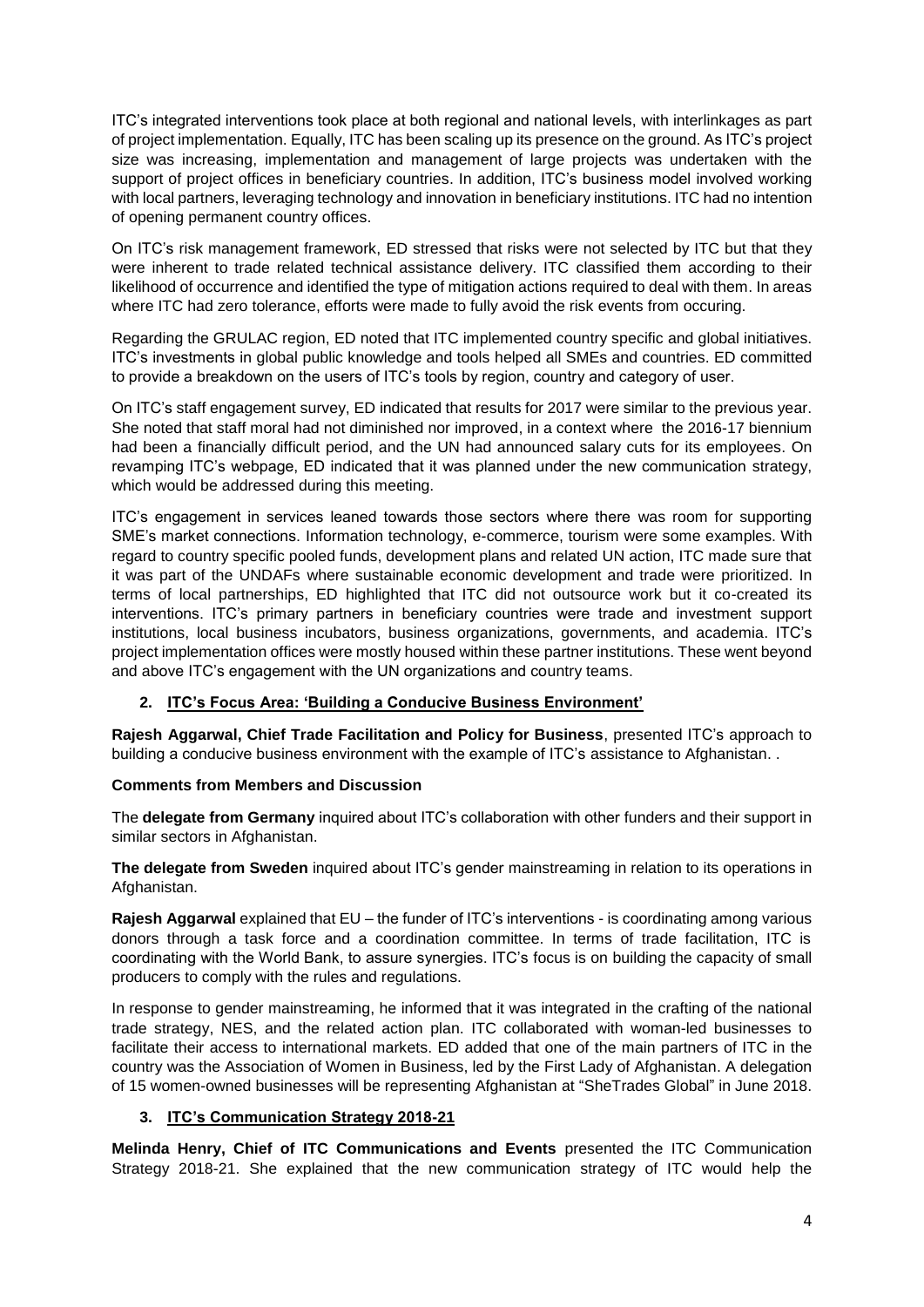organization to use media, outreach and events to show thought leadership, impact, value for money, and share stories of its beneficiaries.

In terms of strategic goals, the new strategy aimed to make ITC the "go-to" UN source for trade and development engagement with MSMEs, improve the communication of results and impact of ITC's work, while providing a harmonized approach to communication within ITC.

In order to achieve these goals, the new strategy would notably aim to increase ITC's external audience and link ITC's work to the Sustainable Development Goals. To this end, several initiatives would be launched such as the overhaul of ITC's website and the setting up of an audio-visual facility.

#### **Comments from Members and Discussion**

The **delegate from the United Kingdom** appreciated ITC's planned initiatives involving the website, reducing printing, and others. He inquired about the way metrics would be used to adjust ITC's communication offerings.

The **delegate from Brazil** reiterated the importance of making the website accessible in French and Spanish as well as key relevant publications of ITC. He highlighted the importance of multilingualism to increase ITC's audience.

The **delegate from Hungary** suggested that ITC should communicate more about the results of its B2B meetings, particularly through the use of social media.

**Melinda Henry** responded that at ITC, several metrics and statistical sources were being used, including google analytics, website statistics, as well as anecdotal evidence. ITC had established KPIs such as, publication downloads, video views, etc. In an effort to further improve performance, several actions would be undertaken, e.g. tying the launch of ITC publications to ITC events.

With regard to the comment on multilingualism, she responded that ITC was catching up with its backlog and that so far 500 items had been translated into French and Spanish.

# **4. Results Based Management: the SME Competitiveness Survey**

**Marion Jansen, ITC's Chief Economist**, summed up the key features of ITC's SME Competitiveness Survey (SMECS). SMECS survey streamlined SME needs assessments and provided the basis for company-level impact assessments. It provided for one harmonized but modular company level survey that fed into one ITC data set that included beneficiary characterisation and results measurement.

#### **Comments from Members and Discussion**

The **delegate from Spain** inquired whether ITC observed different results between W1 and W2 projects.

The **delegate from Sweden** inquired if SMECS would be useful to track long-term sustainability of ITC interventions, particularly after conclusion of projects.

**Marion Jansen** indicated that project success assessments could be derived following the use of SMECS multiple times. Over time, such assessments would be possible. With regard to long-term sustainability, SMECS were to be rolled out preferably with national institutions, who considered it useful for themselves to track such data. Therefore, survey scope went beyond ITC project beneficiaries. SMECS were used by TPOs and chambers who had an interest in better understanding their own clients.

#### **5. HR Presentation: ITC Zero Tolerance Policy on Harassment, Abuse of Authority and Discrimination**

**Carl Rogerson, Chief, Human Resources Officer** presented ITC's Zero Tolerance Policy on Harassment, Abuse of Authority and Discrimination. He reaffirmed ITC's commitment to providing a safe and equal working environment.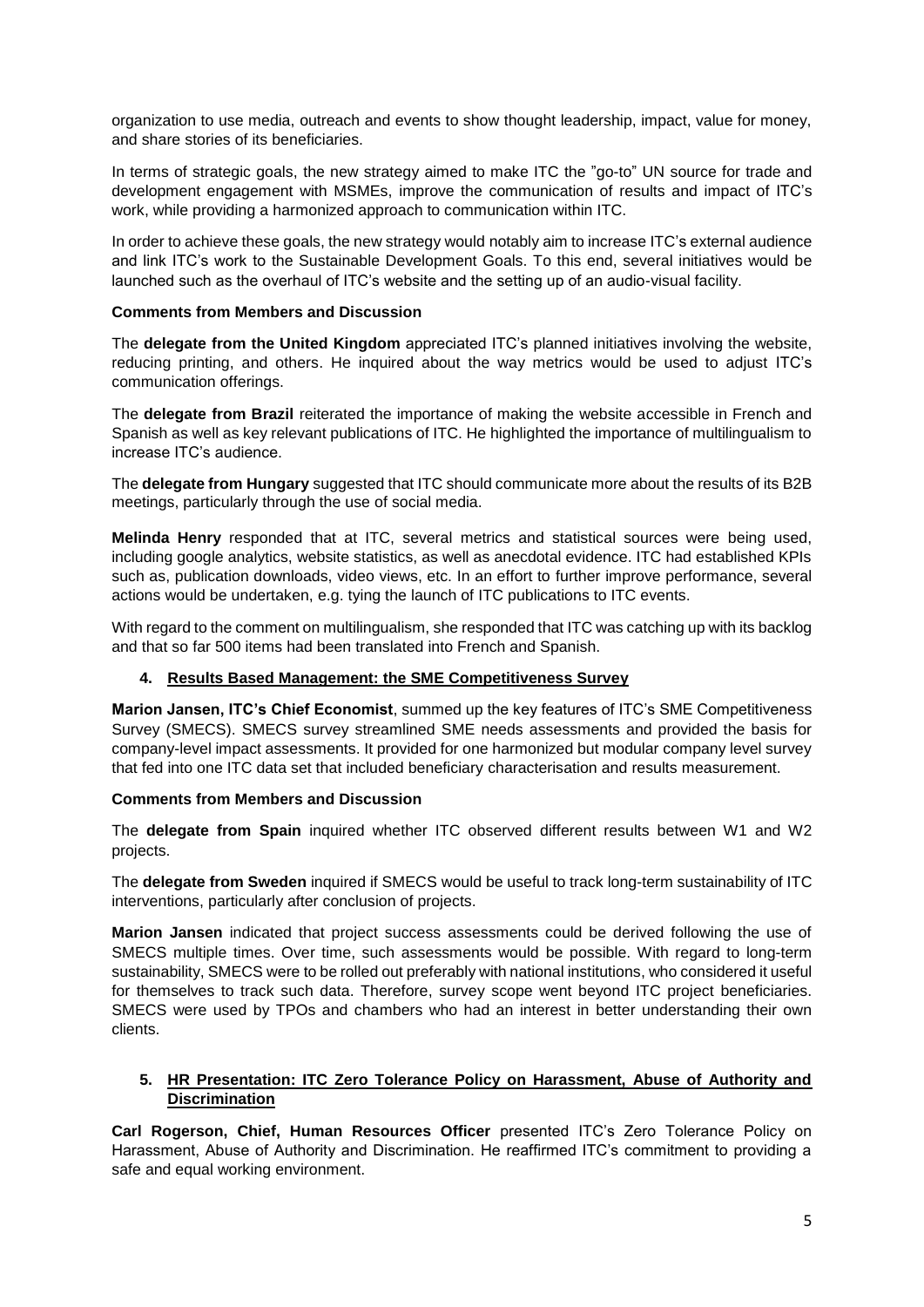ITC's various policies on harassment, abuse of authority and discrimination were presented, as well as training and tools provided to managers, staff, interns, consultants and individual contractors. In addition, he explained the procedures for complaints and grievances.

### **Comments from Members and Discussion**

The **delegate from the United Kingdom** thanked ITC for incorporating a presentation on ITC's policy on harassment, abuse of authority and discrimination. He noted that DFID's main concern when working with organisation was the use of contractors. He stated the importance of providing training to contractors and that DFIF had set up a coordination unit that was currently reviewing their own policies and practices and providing training to charity and aid organizations as a first step. TRTA organizations would be addressed in due course. DFID's vision was to set a new standard for the sector, and to roll out enhanced safeguards.

The **delegate from the Switzerland** thanked ITC for the presentation. He noted that Switzerland treated the issue of harassment and discrimination seriously. He informed that the Swiss government had reached out to organisations in Geneva to inquire about reported cases of harassment and the mechanisms put into place to deal with them. He further informed that Switzerland would soon send a note to UN agencies, informing that in cases of reported crimes, the matter should be referred to the Swiss justice system.

The **delegate from Germany** inquired about the mechanisms to encourage staff to come forward. He further inquired about the processes to ensure independence of investigation and decision making.

**Carl Rogerson, Chief, Human Resources,** responded indicating that in cases of reports against senior management, the human resources office dealt with the matter confidentially. Such cases could go to the ombudsman as well as the UN harassment hotline.

There were several procedures in place allowing staff to report cases of misconduct without revealing their identities. Grievances could be reported within and outside the organisation. Individuals were equally free to report cases to the Swiss authorities.

# **6. WEDF, September 2018**

On 11-12 September 2018, the World Export Development Forum (WEDF) will take place in Lusaka. There will be sessions and B2B meetings on a wide range of topics including jobs for tomorrow, agribusiness and green finance.

In addition, SheTrades Zambia will be launched and investment meetings will take place between China and Zambia.

# **7. WTPO, October 2018**

This event occurs every two years and is a unique opportunity for the senior executives of Trade Promotion Organisations to learn and network together. In 2018, Business France is ITC's co-host and the event is being held on 25 - 26 October in Paris. The conference theme draws attention to new ecosystem models of business support and the implications of digital technologies on the operation and impact of these ecosystems. The conference also provides an additional platform for the profiling of SMECO. Missions are invited to emphasise the unique nature of this event if their TPOs are seeking an endorsement of their travel.

#### **Closing Remarks**

The **Executive Director, Arancha González** thanked the delegates for their attendance, support, questions and comments. She reiterated that the next ITC governance meeting would be the Joint Advisory Group (JAG) meeting on 10 July 2018 at the WTO., ITC would come back to the CCITF members with data on the breakdown of the users of ITC's Market Analysis and Research (MAR) tools as well as its SME Trade Academy attendees. The next CCITF meetings will have separate agenda items on the leveraging effect of Window 1 funds, ITC's costing and RBM. We will include a new marker